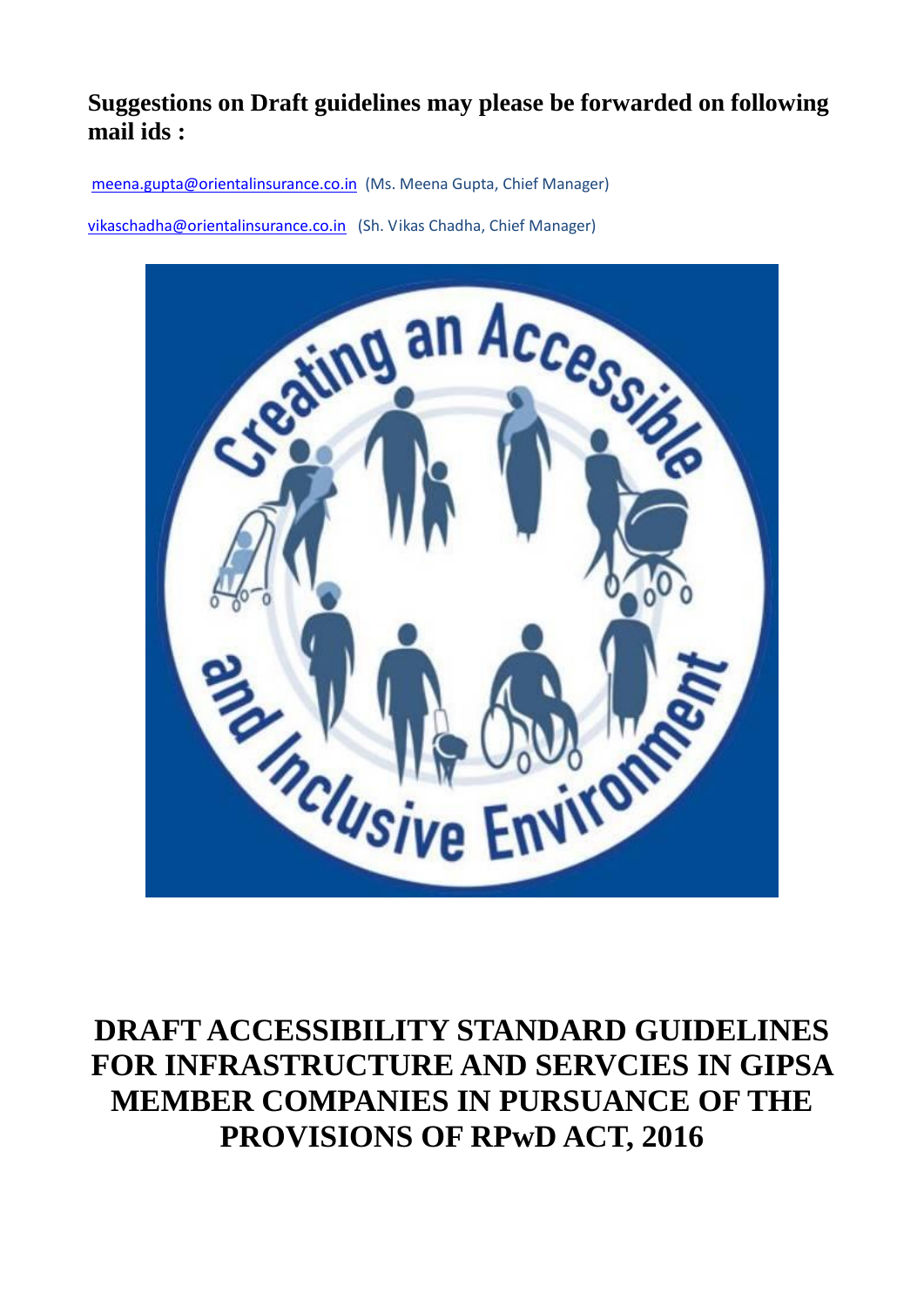### **Introduction**

Financial services play a necessary and important role in societies by enabling access to products, resources, and services, enabling savings and asset creation, and facilitating economic self-sufficiency. Access to financial services for all is a necessity in today's world not simply at the community or household level, but at an individual level, to open doors to insurance/ banking and other financial services. Access to and inclusion in financial services is crucial to poverty reduction and participation in economic prosperity and growth and development

The increasing pervasiveness of technology in the delivery of financial services and the disruption of traditional channels of delivery through 'FinTech' (technology for financial service delivery) have generated new enthusiasm and newer ways for reaching out to persons who remain uninsured. Similarly, the increasing nature of services now available through technology has triggered growing demand among persons who remained marginalized from traditional paper-based insurance services, as well as calls to ensure that they do not in turn create new barriers to access.

Accompanying this growth spurt in technology, there has also been an increasing recognition of the rights of persons with disabilities and the utmost importance of providing equal access to them to all services, including financial services.

Public Sector General Insurance Companies (PSGICs), viz., National Insurance Company Ltd., The New India Assurance Company Ltd., The Oriental Insurance Company Ltd. and United India Insurance Company Ltd., are committed to make themselves accessible for Persons with Disabilities (Divyangjan) as part of "Sugamya Bharat Abhiyan" or "Accessible India Campaign" of Government of India.

These Harmonised guidelines aim to make insurance services of Public Sector General Insurance Companies accessible to the persons with physical disabilities in compliance with RPwD Act, 2016.

### 2) **Accessibility to Office**

I. PSGICs resolve to initiate steps to study and implement as far as possible, features of accessibility in built environment, namely

| <b>OUTDOOR FEATURES   INDOOR FEATURES</b> |  |                                        |
|-------------------------------------------|--|----------------------------------------|
|                                           |  | Accessible   iv. Accessible reception; |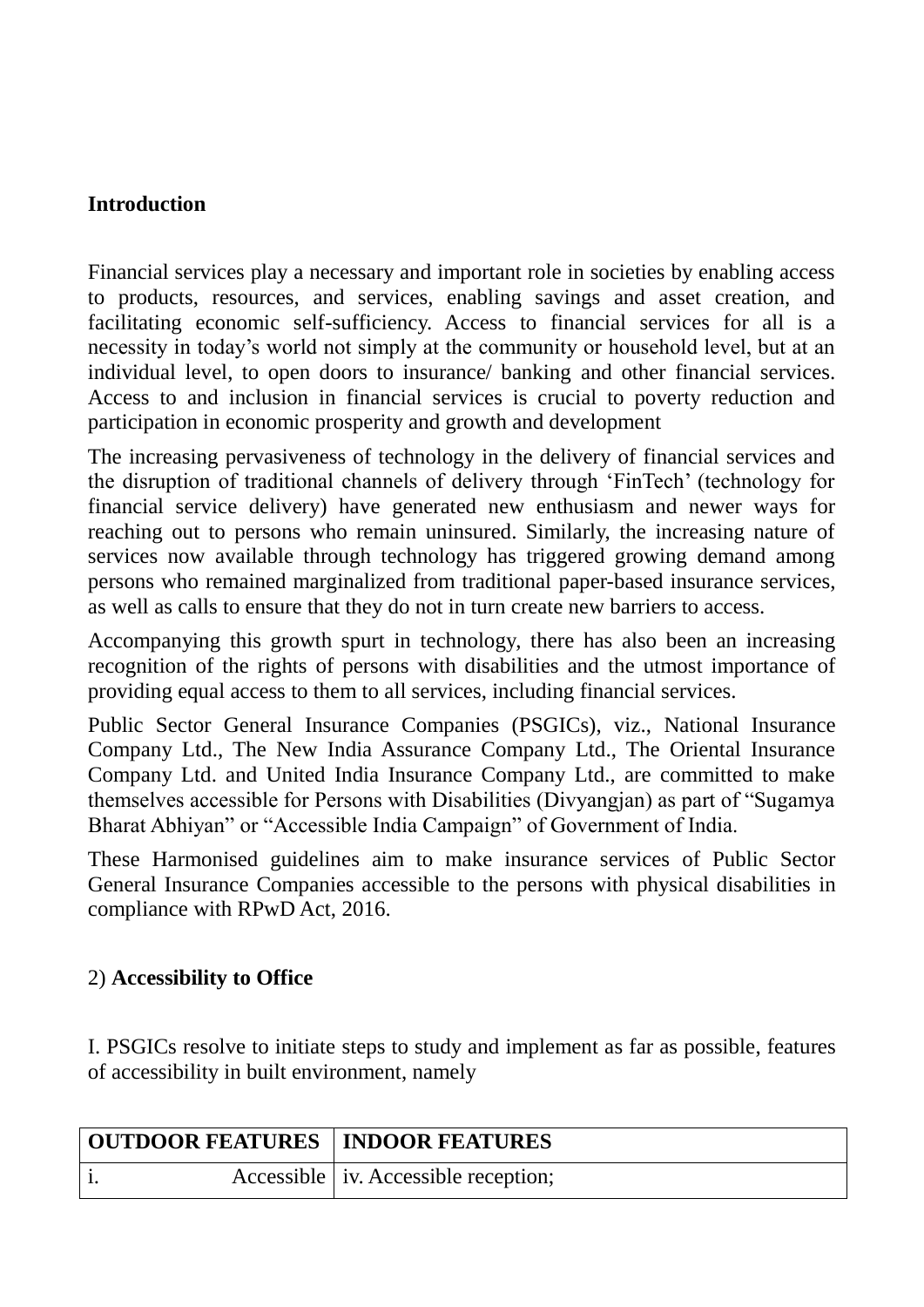| route/approach                                                   |                                                       |
|------------------------------------------------------------------|-------------------------------------------------------|
| ii. Accessible Parking -<br>Reserved parking<br>near<br>entrance | v. Accessible corridors and tactile flooring;         |
| iii. Accessible entrance to<br>building $-$ ramp;*               | vi. Accessible lifts with Braille; auditory commands; |
|                                                                  | vii. Staircases with durable handrails;               |
|                                                                  | viii. Accessible toilets;                             |
|                                                                  | ix. Accessible drinking water provision;              |
|                                                                  | x. Auditory and visual signage                        |

**\*** However, in cases where it is impracticable to provide such ramp facilities, whether permanently fixed to earth or otherwise, this requirement may be dispensed with, for reasons recorded and displayed in the office concerned.

In this regard, the endeavour shall be to meet the following prescribed standards:

| <b>ROUTE/PATHWAY</b>  | 900mm - 1800mm, anti-skid surface, tactile path,<br>signage, well lit, unobstructed.                                                                                                                                                             |
|-----------------------|--------------------------------------------------------------------------------------------------------------------------------------------------------------------------------------------------------------------------------------------------|
| <b>PARKING</b>        | 5000mm X 3600mm, within 30m of entrance, transfer<br>bay, connected to accessible route, vertical and on floor<br>signage.                                                                                                                       |
| <b>ENTRANCE</b>       | 900 - 1800mm width, ramp with gradient 1:12 and<br>double height rounded handrail, anti-skid and colour<br>contrasted flooring, main door width of 1000 mm,<br>prominent signage.                                                                |
| <b>CORRIDOR</b>       | 1500mm to 1800mm wide, anti-skid surface, tactile path,<br>well-lit, unobstructed by chairs/plants, doors should not<br>open on to corridors                                                                                                     |
| <b>RECEPTION</b>      | Low height counter (750-800mm) with 750-900mm<br>width and leg space of 800mm height and 480 mm depth<br>below the counter, information of accessible features,<br>alternative media for communication - induction loop,<br>braille, audio, etc. |
| <b>LIFTS/ELEVATOR</b> | 900 mm wide door with warning tiles at the entrance,<br>1500mm X 1500mm lift car size, braille buttons,<br>auditory information and digital display, grab bars on<br>three sides, alarm button, mirror on rear wall.                             |
| <b>TOILET</b>         | 2000mm X 2200mm area, grab-bars for use by left and<br>right handed persons, 900mm door (double swing or                                                                                                                                         |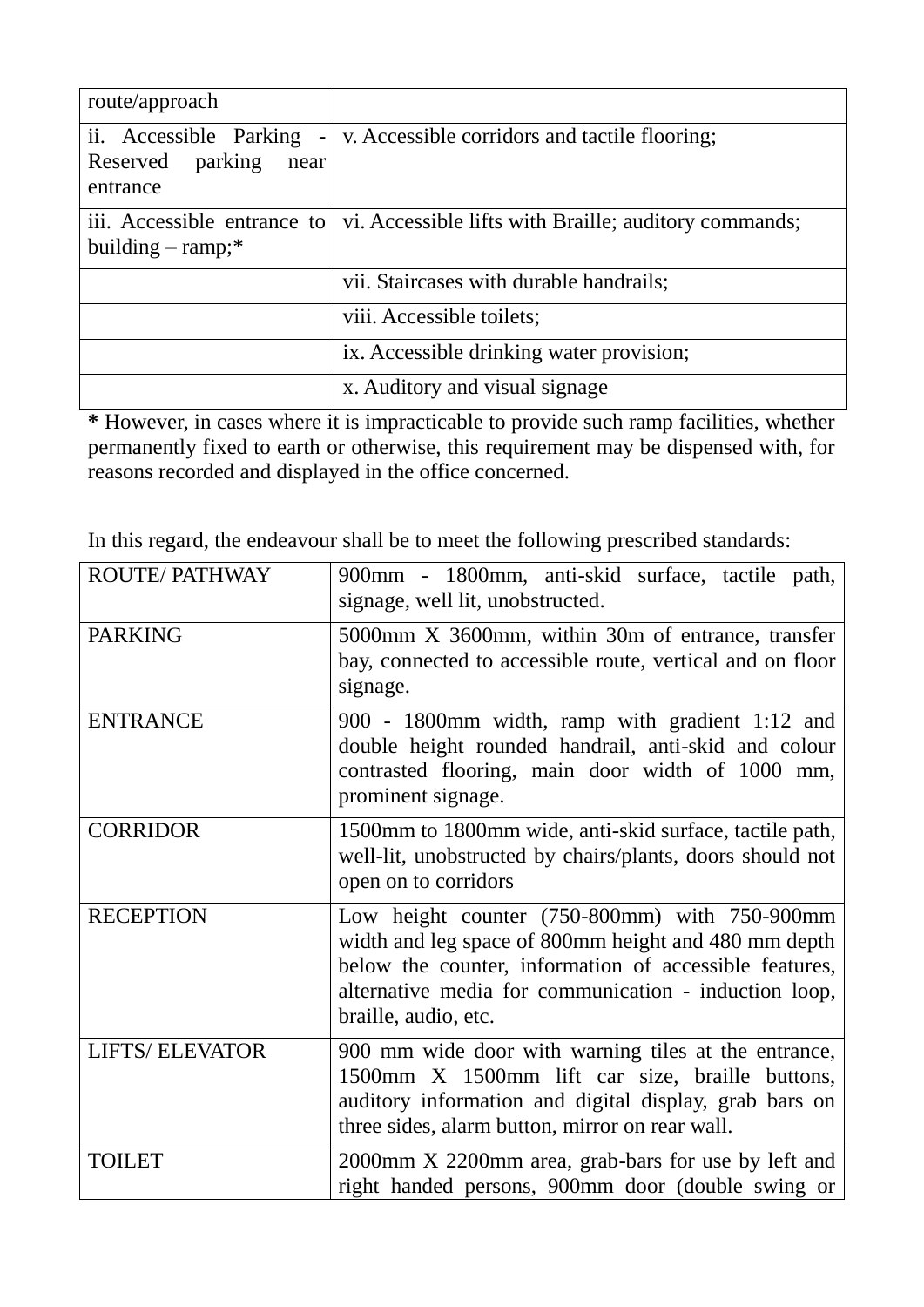|                                                    | outside opening), anti-skid floor, emergency button,<br>latches (also middle, base), easy to operate handles and<br>lever type taps with long neck, no chaukhat.                                                                                |
|----------------------------------------------------|-------------------------------------------------------------------------------------------------------------------------------------------------------------------------------------------------------------------------------------------------|
| <b>STAIRCASE</b>                                   | Colour contrasting strips on the steps, double height<br>rounded handrails (38 - 45mm diameter, 50mm gap from<br>wall), warning tiles at beginning and end.                                                                                     |
| <b>DRINKING</b><br><b>WATER</b><br><b>FACILITY</b> | Double height (750-800mm) fountain type easy to<br>operate taps, leg space below counter (300mm), no step<br>or platform else ramp to be provided.                                                                                              |
| <b>SIGNAGE</b>                                     | Directional and informational, high contrast, easy to<br>understand, prominent and unobstructed locations,<br>standardized, alternative formats - braille, audio output,<br>tactile maps/boards, anti-glare matte material, durable<br>quality. |

II. PSGICs offices to provide all practical assistance to the visually challenged and other Persons with Disabilities, for availing general insurance facilities. In this regard, the offices will be advised to:

(i) To accept communications made at any operational office of the respective company chosen by the person with disability as nearest approach centre. It will be duty of the office, so chosen by the disabled person, to forward his communication to the dealing office.

(ii) Additional facilities like reading and filling up of proposal forms, claim forms, discharge voucher etc. to be provided to a visually impaired customer. The dealing officer / Manager of the office should read out the rules of business and other terms and conditions in the presence of a witness, if required by the customer.

(iii) Magnifying glasses will be provided in all PSGICs offices for the use of persons with low vision, wherever they require for carrying out insurance transactions with ease. The branches should display at a prominent place notice about the availability of magnifying glasses and other facilities available for persons with disabilities.

(iv) To sensitise the employees on requirements of the RPwd Act for the facilities to be provide to persons with physical disabilities; through various training programmes.

### 3) **Building Construction of Offices:**

Office buildings to be constructed as per standard for public buildings as specified in the "Harmonised Guidelines and Space Standards for Barrier Free Built Environment for Persons with Disabilities and Elderly Persons as issued by the Government of India, Ministry of Urban Development in March, 2016" so as to provide :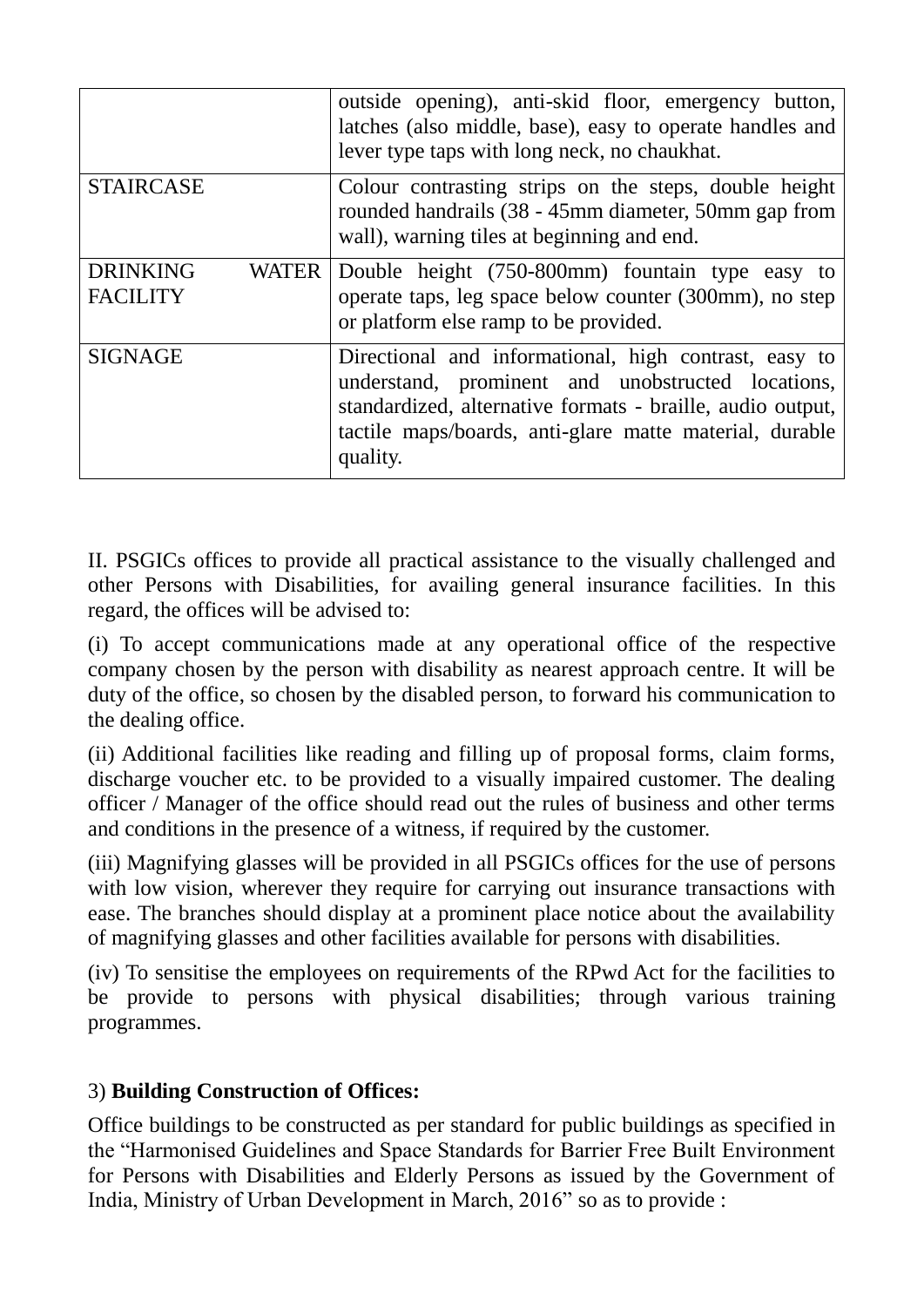I. Widening doorways to allow a wheelchair to pass through easily.

II. Replacing steps with ramps.

III. Relocating light switches and door handles to a level that considers people who have difficulty in reaching.

IV. Putting in place audio-visual fire alarms; and other prescribed standards.

## 4) **Doorstep Delivery of Service**

Option of home collection of documents of insurance as well as claims, for persons with disabilities, shall be studied and implemented in practical feasibility.

## 5) **Information and Communication Technology**



**Accessibility barriers can be easily** overcome through Web Technologies.

The fact is that millions of internet users have special needs, disabilities, and impairments that can make it difficult or even impossible for them to use certain types of websites. By designing web sites in manner that makes it user friendly for them is an essential mandate under RPwd Act, 2016.

While there are a lot of disabilities and conditions that can affect the way people use websites, some of the most common categories of impairments are:

- Visual Impairment: This includes a partial or total inability to see or to perceive color contrasts.
- Hearing Impairment: Some users have a reduced ability to hear.
- Motor Skills/Physical Disabilities: Users may have difficulty moving parts of their bodies, including making precise movements (such as when using a mouse).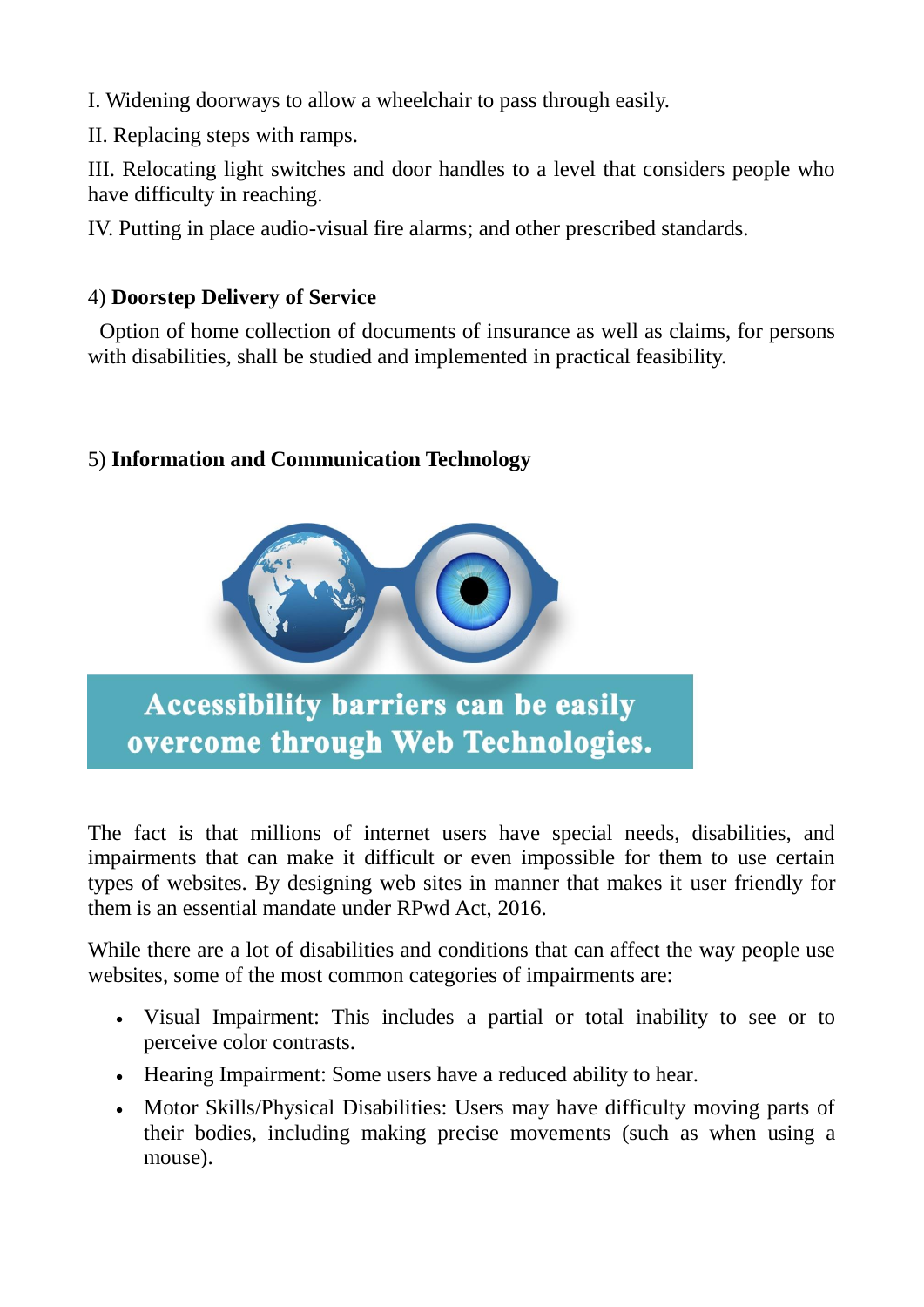- Photosensitive Seizures: Conditions such as epilepsy can cause seizures that are often triggered by flashing lights.
- Cognitive Disabilities: There are also many conditions that affect cognitive ability, such as dementia and dyslexia

To make the online Web Services / Mobile App Services accessible to Persons with disabilities, PSGICs commits to follow the specified guidelines for Indian Government websites, as adopted by Department of Administrative Reforms and Public Grievances, Government of India; and mandated under Chapter VI of the RPwd Rules, 2017. Further, the following features will be endeavored to be met in the web portals for ease of accessibility:

- 1. **Skip to Main Content:** Quick access to the core content on the page is provided without going through repetitive navigation using the keyboard.
- 2. **Icons:** Text has been supplemented with icons, wherever appropriate to enable users with learning disabilities understand the information easily. Icons have been provided along with text labels for key navigation options as well as important features, such as print, email etc.
- 3. **Accessibility Options:** Options to change the size of the text, set a color scheme and increase the text spacing are provided.
- 4. **Identification of file type and file size:** Information about alternate file types, such as PDF, Word, Excel along with the file size has been provided within the link text to help users identify the same. In addition, icons for different file types have been provided with the links. This helps users in deciding whether they wish to access the link. For example, if a link opens a PDF file, the link text specifies its file size and file type.
- 5. **Headings:** The Web page content is organized using appropriate headings and subheadings that provide a readable structure. H1 indicates the main heading, whereas H2 indicates a subheading.
- 6. **Titles:** An appropriate name for each Web page is specified that helps you to understand the page content easily.
- 7. **Alternate Text**: Brief description of an image is provided for users with visual disability. If you are using a browser that supports only text or have turned off the image display, you can still know what the image is all about by reading the alternate text in absence of an image. In addition, some browsers display the alternate text in the form of a tooltip when the user moves the mouse pointer over the image.
- 8. **Consistent Navigation Mechanism**: Consistent means of navigation and style of presentation throughout the Website has been incorporated.
- 9. **Keyboard Support**: The website can be browsed using a keyboard by pressing the Tab and Shift + Tab keys.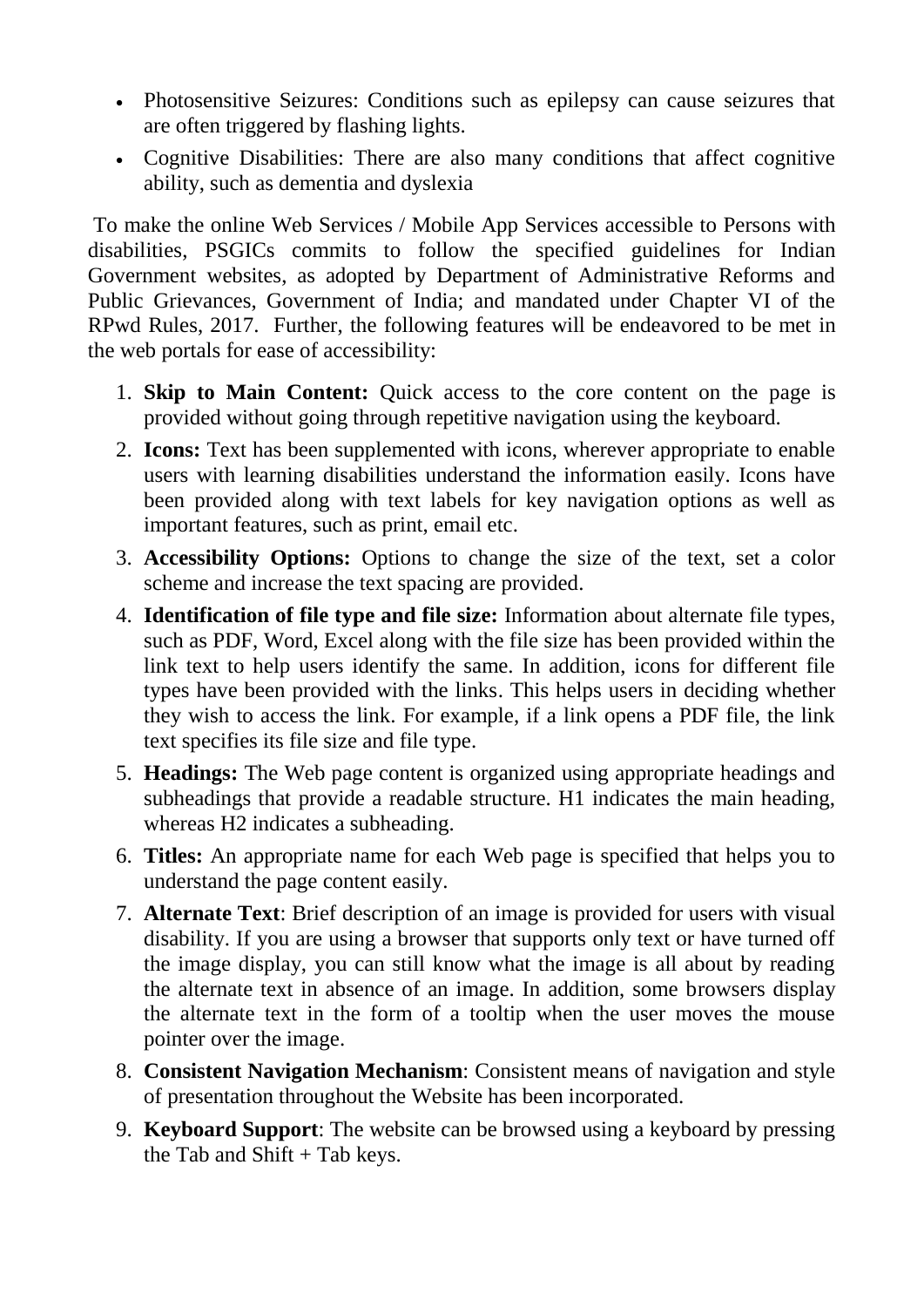- 10.**Customized Text Size:** The size of the text on the Web pages can be changed either through the browser, through the Accessibility Options page or by clicking on the text sizing icons present at the top of each page.
- 11.**Adjust contrast scheme**: The website provides different schemes to enable users with visual impairments, such as low vision and color blindness to view the web page information with ease. Facility available for changing the contrast of the web pages.
- 12.**Increase text spacing:** Accessibility Options page provides with an option to increase white space between words. White space can be increased upto two levels. This option is helpful for users with visual and learning impairments who find it difficult to read the information which is presented using little white space between words.